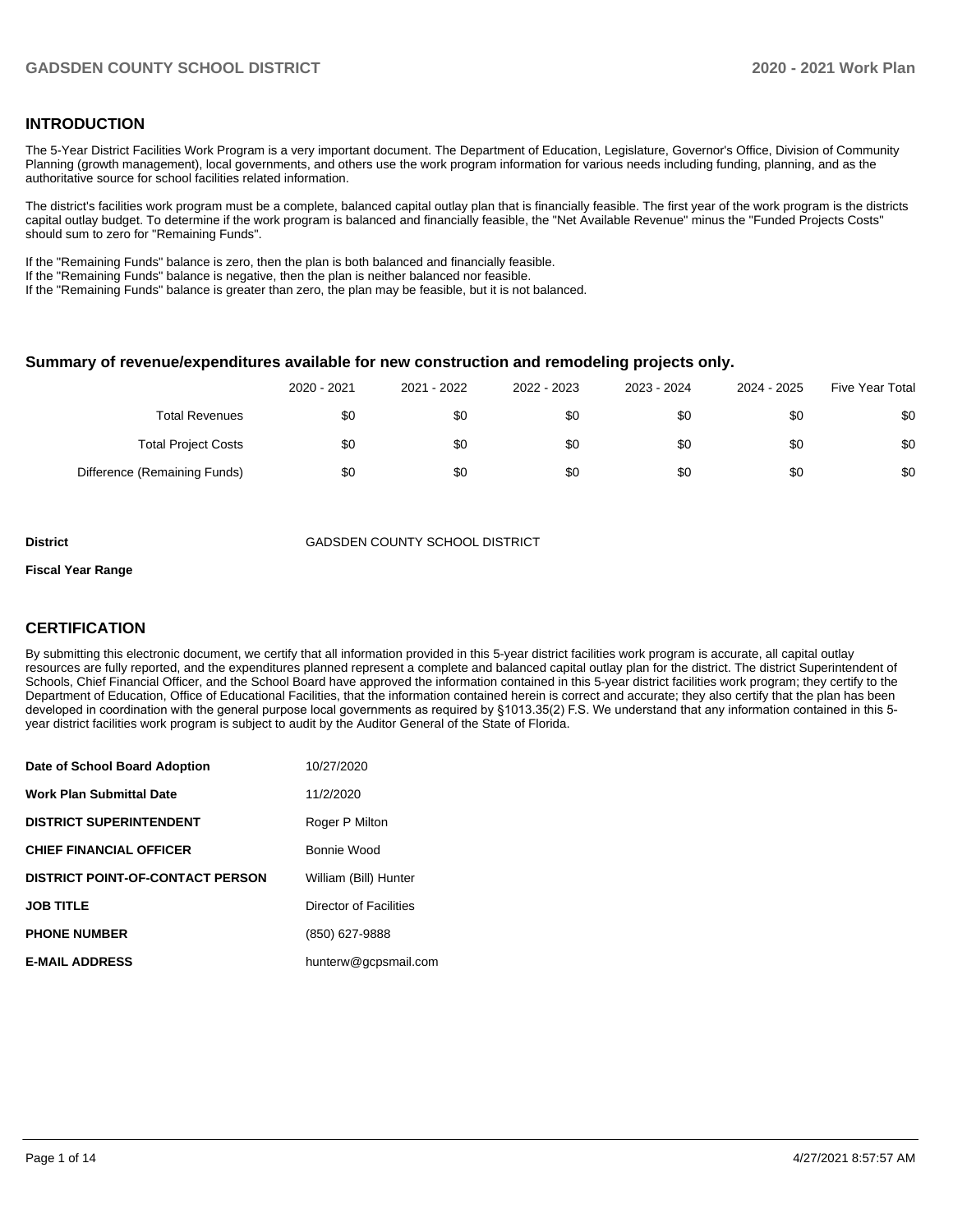# **Expenditures**

#### **Expenditure for Maintenance, Repair and Renovation from 1.50-Mills and PECO**

Annually, prior to the adoption of the district school budget, each school board must prepare a tentative district facilities work program that includes a schedule of major repair and renovation projects necessary to maintain the educational and ancillary facilities of the district.

|                           | Item                                                                                                                                                                                                                                                                                                                                                                                                                                 | $2020 - 2021$<br><b>Actual Budget</b> | 2021 - 2022<br>Projected | 2022 - 2023<br>Projected | 2023 - 2024<br>Projected | $2024 - 2025$<br>Projected | Total     |  |  |  |  |  |  |
|---------------------------|--------------------------------------------------------------------------------------------------------------------------------------------------------------------------------------------------------------------------------------------------------------------------------------------------------------------------------------------------------------------------------------------------------------------------------------|---------------------------------------|--------------------------|--------------------------|--------------------------|----------------------------|-----------|--|--|--|--|--|--|
| <b>HVAC</b>               |                                                                                                                                                                                                                                                                                                                                                                                                                                      | \$100,000                             | \$60,000                 | \$60,000                 | \$60,000                 | \$60,000                   | \$340,000 |  |  |  |  |  |  |
|                           | Locations: CARTER-PARRAMORE ALTERNATIVE SCHOOL, CHATTAHOOCHEE ELEMENTARY, GADSDEN COUNTY HIGH SCHOOL, GADSDEN<br>ELEMENTARY MAGNET SCHOOL, GADSDEN TECHNICAL INSTITUTE, GEORGE W MUNROE ELEMENTARY, GREENSBORO<br>ELEMENTARY SCHOOL (NEW), GRETNA ELEMENTARY, HAVANA PK-08 SCHOOL, JAMES A SHANKS MIDDLE SCHOOL, M D WALKER<br>ADMINISTRATIVE CENTER, STEWART STREET ELEMENTARY, TRANSPORTATION CENTER, WEST GADSDEN MIDDLE SCHOOL   |                                       |                          |                          |                          |                            |           |  |  |  |  |  |  |
| Flooring                  |                                                                                                                                                                                                                                                                                                                                                                                                                                      | \$60,000                              | \$60,000                 | \$60,000                 | \$60,000                 | \$60,000                   | \$300,000 |  |  |  |  |  |  |
| Locations:                | CARTER-PARRAMORE ALTERNATIVE SCHOOL, CHATTAHOOCHEE ELEMENTARY, GADSDEN COUNTY HIGH SCHOOL, GADSDEN<br>ELEMENTARY MAGNET SCHOOL, GADSDEN TECHNICAL INSTITUTE, GEORGE W MUNROE ELEMENTARY, GREENSBORO<br>ELEMENTARY SCHOOL (NEW), GRETNA ELEMENTARY, HAVANA PK-08 SCHOOL, JAMES A SHANKS MIDDLE SCHOOL, M D WALKER<br>ADMINISTRATIVE CENTER, STEWART STREET ELEMENTARY, TRANSPORTATION CENTER, WEST GADSDEN MIDDLE SCHOOL              |                                       |                          |                          |                          |                            |           |  |  |  |  |  |  |
| Roofing                   |                                                                                                                                                                                                                                                                                                                                                                                                                                      | \$30,000                              | \$10,000                 | \$10,000                 | \$10,000                 | \$10,000                   | \$70,000  |  |  |  |  |  |  |
|                           | Locations: CARTER-PARRAMORE ALTERNATIVE SCHOOL, CHATTAHOOCHEE ELEMENTARY, GADSDEN COUNTY HIGH SCHOOL, GADSDEN<br>ELEMENTARY MAGNET SCHOOL, GADSDEN TECHNICAL INSTITUTE, GEORGE W MUNROE ELEMENTARY, GREENSBORO<br>ELEMENTARY SCHOOL (NEW), GRETNA ELEMENTARY, HAVANA PK-08 SCHOOL, JAMES A SHANKS MIDDLE SCHOOL, M D WALKER<br>ADMINISTRATIVE CENTER, STEWART STREET ELEMENTARY, TRANSPORTATION CENTER, WEST GADSDEN MIDDLE SCHOOL   |                                       |                          |                          |                          |                            |           |  |  |  |  |  |  |
| Safety to Life            |                                                                                                                                                                                                                                                                                                                                                                                                                                      | \$5,000                               | \$5,000                  | \$5,000                  | \$5,000                  | \$5,000                    | \$25,000  |  |  |  |  |  |  |
|                           | Locations: CARTER-PARRAMORE ALTERNATIVE SCHOOL, CHATTAHOOCHEE ELEMENTARY, GADSDEN COUNTY HIGH SCHOOL, GADSDEN<br>ELEMENTARY MAGNET SCHOOL, GADSDEN TECHNICAL INSTITUTE, GEORGE W MUNROE ELEMENTARY, GREENSBORO<br>ELEMENTARY SCHOOL (NEW), GRETNA ELEMENTARY, HAVANA PK-08 SCHOOL, JAMES A SHANKS MIDDLE SCHOOL, M D WALKER<br>ADMINISTRATIVE CENTER, STEWART STREET ELEMENTARY, TRANSPORTATION CENTER, WEST GADSDEN MIDDLE SCHOOL   |                                       |                          |                          |                          |                            |           |  |  |  |  |  |  |
| Fencing                   |                                                                                                                                                                                                                                                                                                                                                                                                                                      | \$10,000                              | \$5,000                  | \$5,000                  | \$5,000                  | \$5,000                    | \$30,000  |  |  |  |  |  |  |
| Locations:                | CARTER-PARRAMORE ALTERNATIVE SCHOOL, CHATTAHOOCHEE ELEMENTARY, GADSDEN COUNTY HIGH SCHOOL, GADSDEN<br>ELEMENTARY MAGNET SCHOOL, GADSDEN TECHNICAL INSTITUTE, GEORGE W MUNROE ELEMENTARY, GREENSBORO<br>ELEMENTARY SCHOOL (NEW), GRETNA ELEMENTARY, HAVANA PK-08 SCHOOL, JAMES A SHANKS MIDDLE SCHOOL, M D WALKER<br>ADMINISTRATIVE CENTER, STEWART STREET ELEMENTARY, TRANSPORTATION CENTER, WEST GADSDEN MIDDLE SCHOOL              |                                       |                          |                          |                          |                            |           |  |  |  |  |  |  |
| Parking                   |                                                                                                                                                                                                                                                                                                                                                                                                                                      | \$10,000                              | \$10,000                 | \$10,000                 | \$10,000                 | \$10,000                   | \$50,000  |  |  |  |  |  |  |
|                           | Locations: CARTER-PARRAMORE ALTERNATIVE SCHOOL, CHATTAHOOCHEE ELEMENTARY, GADSDEN COUNTY HIGH SCHOOL, GADSDEN<br>ELEMENTARY MAGNET SCHOOL, GADSDEN TECHNICAL INSTITUTE, GEORGE W MUNROE ELEMENTARY, GREENSBORO<br>IELEMENTARY SCHOOL (NEW), GRETNA ELEMENTARY, HAVANA PK-08 SCHOOL, JAMES A SHANKS MIDDLE SCHOOL, M D WALKER<br>ADMINISTRATIVE CENTER, STEWART STREET ELEMENTARY, TRANSPORTATION CENTER, WEST GADSDEN MIDDLE SCHOOL  |                                       |                          |                          |                          |                            |           |  |  |  |  |  |  |
| Electrical                |                                                                                                                                                                                                                                                                                                                                                                                                                                      | \$25,000                              | \$25,000                 | \$25,000                 | \$25,000                 | \$25,000                   | \$125,000 |  |  |  |  |  |  |
|                           | Locations: CARTER-PARRAMORE ALTERNATIVE SCHOOL, CHATTAHOOCHEE ELEMENTARY, GADSDEN COUNTY HIGH SCHOOL, GADSDEN<br>ELEMENTARY MAGNET SCHOOL. GADSDEN TECHNICAL INSTITUTE. GEORGE W MUNROE ELEMENTARY. GREENSBORO<br>ELEMENTARY SCHOOL (NEW), GRETNA ELEMENTARY, HAVANA PK-08 SCHOOL, JAMES A SHANKS MIDDLE SCHOOL, M D WALKER<br>ADMINISTRATIVE CENTER, STEWART STREET ELEMENTARY, TRANSPORTATION CENTER, WEST GADSDEN MIDDLE SCHOOL   |                                       |                          |                          |                          |                            |           |  |  |  |  |  |  |
| Fire Alarm                |                                                                                                                                                                                                                                                                                                                                                                                                                                      | \$12,010                              | \$10,000                 | \$10,000                 | \$10,000                 | \$10,000                   | \$52,010  |  |  |  |  |  |  |
|                           | Locations: CARTER-PARRAMORE ALTERNATIVE SCHOOL, CHATTAHOOCHEE ELEMENTARY, GADSDEN COUNTY HIGH SCHOOL, GADSDEN<br>ELEMENTARY MAGNET SCHOOL, GADSDEN TECHNICAL INSTITUTE, GEORGE W MUNROE ELEMENTARY, GREENSBORO<br>ELEMENTARY SCHOOL (NEW), GRETNA ELEMENTARY, HAVANA PK-08 SCHOOL, JAMES A SHANKS MIDDLE SCHOOL, M D WALKER<br>ADMINISTRATIVE CENTER, STEWART STREET ELEMENTARY, TRANSPORTATION CENTER, WEST GADSDEN MIDDLE SCHOOL   |                                       |                          |                          |                          |                            |           |  |  |  |  |  |  |
| Telephone/Intercom System |                                                                                                                                                                                                                                                                                                                                                                                                                                      | \$3,000                               | \$3.000                  | \$3,000                  | \$3,000                  | \$3,000                    | \$15,000  |  |  |  |  |  |  |
|                           | Locations:   CARTER-PARRAMORE ALTERNATIVE SCHOOL, CHATTAHOOCHEE ELEMENTARY, GADSDEN COUNTY HIGH SCHOOL, GADSDEN<br>ELEMENTARY MAGNET SCHOOL, GADSDEN TECHNICAL INSTITUTE, GEORGE W MUNROE ELEMENTARY, GREENSBORO<br>ELEMENTARY SCHOOL (NEW), GRETNA ELEMENTARY, HAVANA PK-08 SCHOOL, JAMES A SHANKS MIDDLE SCHOOL, M D WALKER<br>ADMINISTRATIVE CENTER, STEWART STREET ELEMENTARY, TRANSPORTATION CENTER, WEST GADSDEN MIDDLE SCHOOL |                                       |                          |                          |                          |                            |           |  |  |  |  |  |  |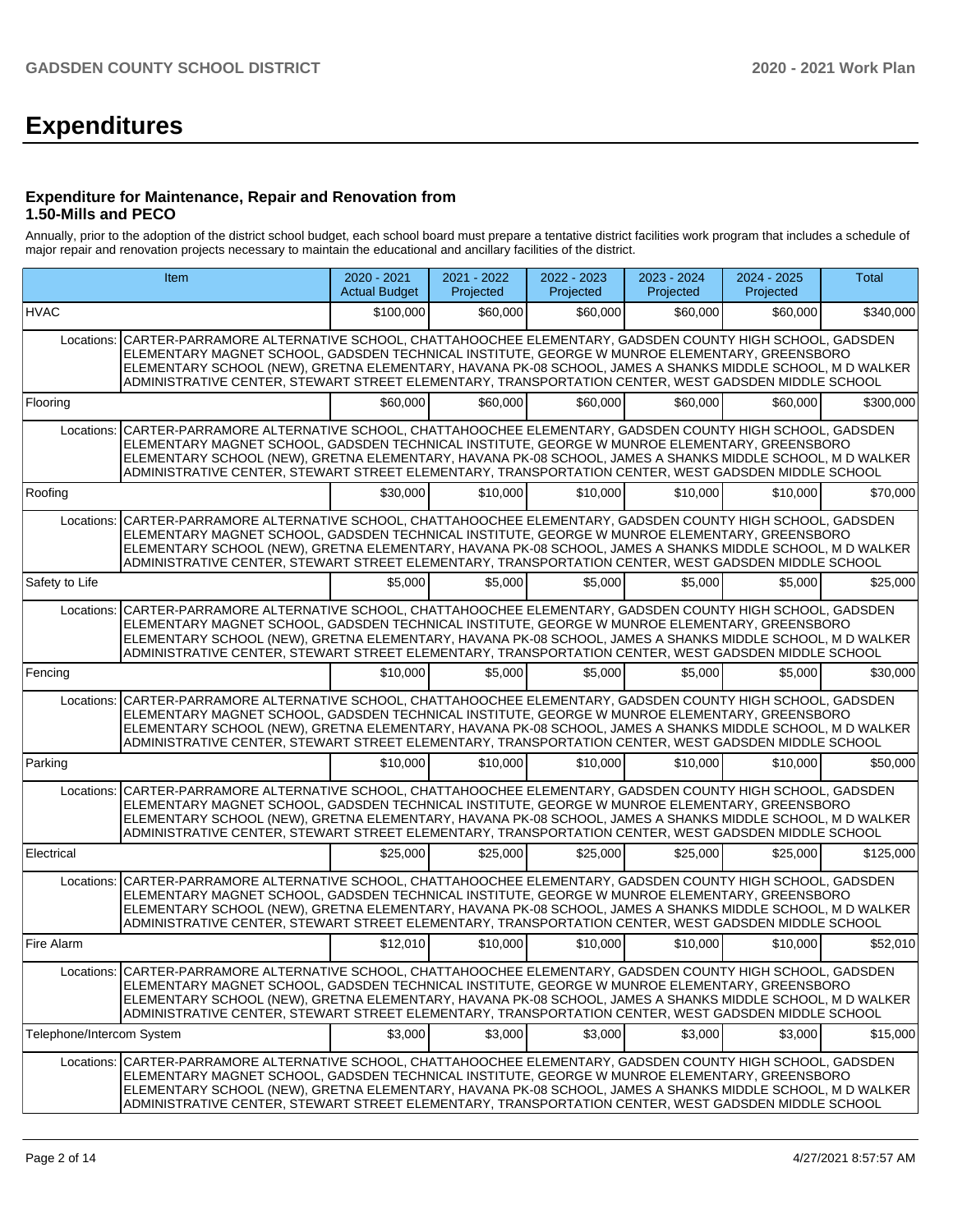| Closed Circuit Television |                                                                                                                                                                                                                                                                                                                                                                                                                                    | \$0 <sub>1</sub> | \$0         | \$0         | \$0         | \$0         | \$0         |  |  |  |  |  |
|---------------------------|------------------------------------------------------------------------------------------------------------------------------------------------------------------------------------------------------------------------------------------------------------------------------------------------------------------------------------------------------------------------------------------------------------------------------------|------------------|-------------|-------------|-------------|-------------|-------------|--|--|--|--|--|
|                           | Locations: No Locations for this expenditure.                                                                                                                                                                                                                                                                                                                                                                                      |                  |             |             |             |             |             |  |  |  |  |  |
| Paint                     |                                                                                                                                                                                                                                                                                                                                                                                                                                    | \$20,000         | \$20,000    | \$20,000    | \$20,000    | \$20,000    | \$100,000   |  |  |  |  |  |
|                           | Locations: CARTER-PARRAMORE ALTERNATIVE SCHOOL, CHATTAHOOCHEE ELEMENTARY, GADSDEN COUNTY HIGH SCHOOL, GADSDEN<br>ELEMENTARY MAGNET SCHOOL, GADSDEN TECHNICAL INSTITUTE, GEORGE W MUNROE ELEMENTARY, GREENSBORO<br>ELEMENTARY SCHOOL (NEW), GRETNA ELEMENTARY, HAVANA PK-08 SCHOOL, JAMES A SHANKS MIDDLE SCHOOL, M D WALKER<br>ADMINISTRATIVE CENTER, STEWART STREET ELEMENTARY, TRANSPORTATION CENTER, WEST GADSDEN MIDDLE SCHOOL |                  |             |             |             |             |             |  |  |  |  |  |
| Maintenance/Repair        |                                                                                                                                                                                                                                                                                                                                                                                                                                    | \$850,000        | \$906.637   | \$992,357   | \$1.078.285 | \$1,110,634 | \$4,937,913 |  |  |  |  |  |
|                           | Locations: CARTER-PARRAMORE ALTERNATIVE SCHOOL, CHATTAHOOCHEE ELEMENTARY, GADSDEN COUNTY HIGH SCHOOL, GADSDEN<br>ELEMENTARY MAGNET SCHOOL, GADSDEN TECHNICAL INSTITUTE, GEORGE W MUNROE ELEMENTARY, GREENSBORO<br>ELEMENTARY SCHOOL (NEW), GRETNA ELEMENTARY, HAVANA PK-08 SCHOOL, JAMES A SHANKS MIDDLE SCHOOL, M D WALKER<br>ADMINISTRATIVE CENTER, STEWART STREET ELEMENTARY, TRANSPORTATION CENTER, WEST GADSDEN MIDDLE SCHOOL |                  |             |             |             |             |             |  |  |  |  |  |
|                           | Sub Total:                                                                                                                                                                                                                                                                                                                                                                                                                         | \$1,125,010      | \$1,114,637 | \$1,200,357 | \$1,286,285 | \$1,318,634 | \$6,044,923 |  |  |  |  |  |

| <b>IPECO Maintenance Expenditures</b> | \$0         | m o<br>υυ   | \$0         | \$0         | \$0         | \$0         |
|---------------------------------------|-------------|-------------|-------------|-------------|-------------|-------------|
| 1.50 Mill Sub Total: I                | \$1,125,010 | \$1,114,637 | \$1,200,357 | \$1,286,285 | \$1.318.634 | \$6,044,923 |

No items have been specified.

|  | Total:<br>. | \$1.125.010 | 114.63.<br>.ա. | لا 1.200.357 | .286.285 | \$1,318,634 | 1.923<br>\$6.044 |
|--|-------------|-------------|----------------|--------------|----------|-------------|------------------|
|--|-------------|-------------|----------------|--------------|----------|-------------|------------------|

#### **Local 1.50 Mill Expenditure For Maintenance, Repair and Renovation**

Anticipated expenditures expected from local funding sources over the years covered by the current work plan.

| Item                                                         | 2020 - 2021<br><b>Actual Budget</b> | 2021 - 2022<br>Projected | 2022 - 2023<br>Projected | 2023 - 2024<br>Projected | 2024 - 2025<br>Projected | <b>Total</b> |
|--------------------------------------------------------------|-------------------------------------|--------------------------|--------------------------|--------------------------|--------------------------|--------------|
| Remaining Maint and Repair from 1.5 Mills                    | \$1,125,010                         | \$1,114,637              | \$1,200,357              | \$1,286,285              | \$1,318,634              | \$6,044,923  |
| Maintenance/Repair Salaries                                  | \$720,530                           | \$720,530                | \$720,530                | \$720,530                | \$720,530                | \$3,602,650  |
| School Bus Purchases                                         | \$125,000                           | \$125,000                | \$125,000                | \$125,000                | \$125,000                | \$625,000    |
| Other Vehicle Purchases                                      | \$35,000                            | \$35,000                 | \$35,000                 | \$35,000                 | \$35,000                 | \$175,000    |
| Capital Outlay Equipment                                     | \$0                                 | \$0                      | \$0                      | \$0                      | \$0                      | \$0          |
| Rent/Lease Payments                                          | \$0                                 | \$0                      | \$0                      | \$0                      | \$0                      | \$0          |
| <b>COP Debt Service</b>                                      | \$0                                 | \$0                      | \$0                      | \$0                      | \$0                      | \$0          |
| Rent/Lease Relocatables                                      | \$0                                 | \$0                      | \$0                      | \$0                      | \$0                      | \$0          |
| <b>Environmental Problems</b>                                | \$0                                 | \$0                      | \$0                      | \$0                      | \$0                      | \$0          |
| ls.1011.14 Debt Service                                      | \$201,367                           | \$201,367                | \$201,367                | \$201,367                | \$201,367                | \$1,006,835  |
| Special Facilities Construction Account                      | \$0                                 | \$0                      | \$0                      | \$0                      | \$0                      | \$0          |
| Premiums for Property Casualty Insurance - 1011.71<br>(4a,b) | \$1,000,000                         | \$1,000,000              | \$1,000,000              | \$1,000,000              | \$1,000,000              | \$5,000,000  |
| Qualified School Construction Bonds (QSCB)                   | \$0                                 | \$0                      | \$0                      | \$0                      | \$0                      | \$0          |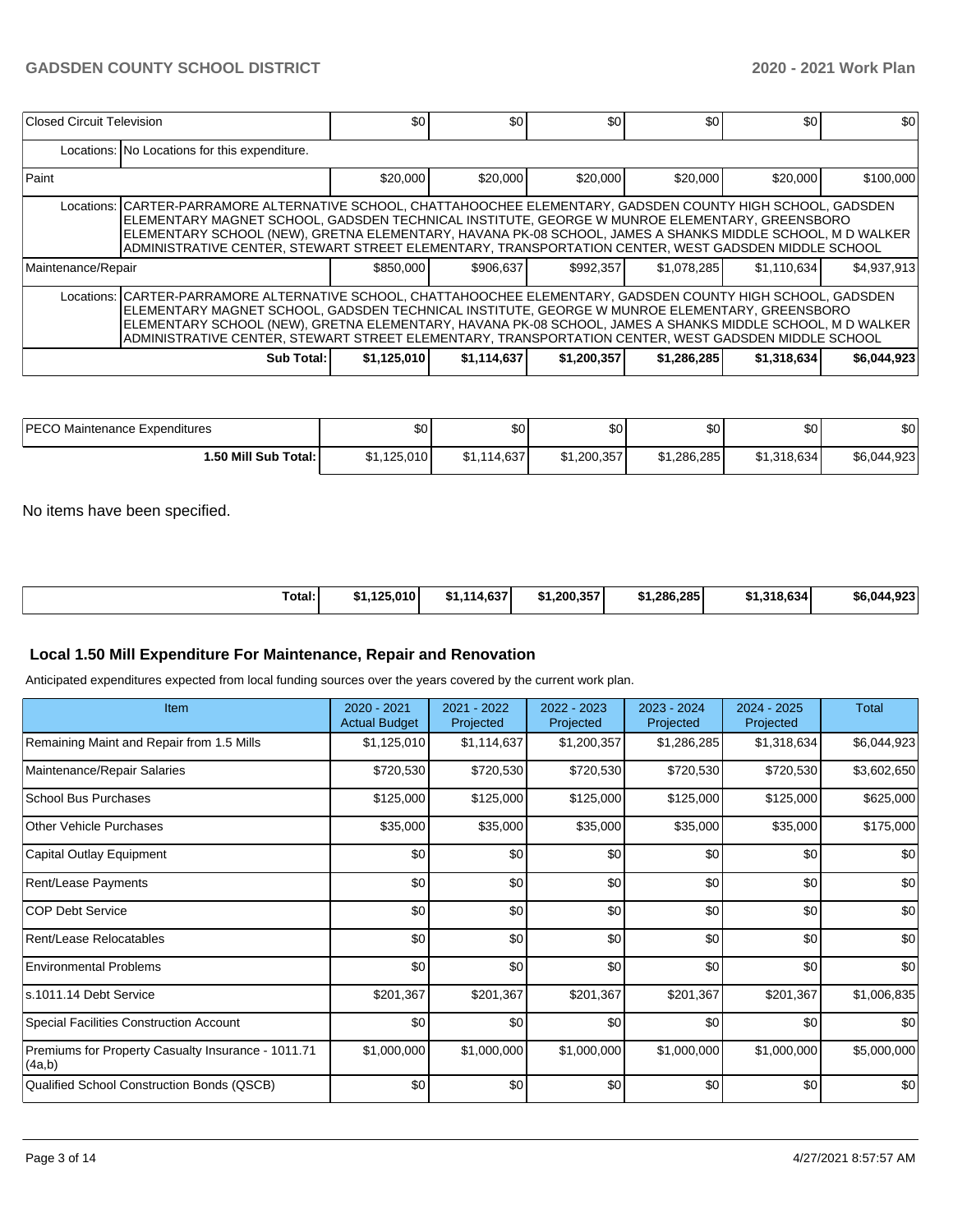| Qualified Zone Academy Bonds (QZAB) | ا 30        | \$0 I       | \$0         | \$0         | \$0         | \$0          |
|-------------------------------------|-------------|-------------|-------------|-------------|-------------|--------------|
| Skyward                             | \$110,348   | \$110.348   | \$110.348   | \$110.348   | \$110.348   | \$551,740    |
| <b>Local Expenditure Totals:</b>    | \$3,317,255 | \$3,306,882 | \$3,392,602 | \$3,478,530 | \$3,510,879 | \$17,006,148 |

## **Revenue**

#### **1.50 Mill Revenue Source**

Schedule of Estimated Capital Outlay Revenue from each currently approved source which is estimated to be available for expenditures on the projects included in the tentative district facilities work program. All amounts are NET after considering carryover balances, interest earned, new COP's, 1011.14 and 1011.15 loans, etc. Districts cannot use 1.5-Mill funds for salaries except for those explicitly associated with maintenance/repair projects. (1011.71 (5), F.S.)

| Item                                                                                | Fund | $2020 - 2021$<br><b>Actual Value</b> | $2021 - 2022$<br>Projected | 2022 - 2023<br>Projected | $2023 - 2024$<br>Projected | $2024 - 2025$<br>Projected | Total           |
|-------------------------------------------------------------------------------------|------|--------------------------------------|----------------------------|--------------------------|----------------------------|----------------------------|-----------------|
| $(1)$ Non-exempt property<br>lassessed valuation                                    |      | \$1,692,224,626                      | \$1,730,858,716            | \$1,777,034,133          | \$1,829,374,209            | \$1,889,514,087            | \$8,919,005,771 |
| (2) The Millage projected for<br>discretionary capital outlay per<br>ls.1011.71     |      | 1.50                                 | 1.50                       | .50                      | 1.50                       | 1.50                       |                 |
| $(3)$ Full value of the 1.50-Mill<br>discretionary capital outlay per<br>ls.1011.71 |      | \$2.842.937                          | \$2,907,843                | \$2,985,417              | \$3,073,349                | \$3,174,384                | \$14,983,930    |
| $(4)$ Value of the portion of the 1.50<br>-Mill ACTUALLY levied                     | 370  | \$2,436,803                          | \$2,492,437                | \$2,558,929              | \$2,634,299                | \$2,720,900                | \$12,843,368    |
| $(5)$ Difference of lines $(3)$ and $(4)$                                           |      | \$406,134                            | \$415,406                  | \$426.488                | \$439.050                  | \$453,484                  | \$2,140,562     |

#### **PECO Revenue Source**

The figure in the row designated "PECO Maintenance" will be subtracted from funds available for new construction because PECO maintenance dollars cannot be used for new construction.

| Item                          | Fund | 2020 - 2021<br><b>Actual Budget</b> | 2021 - 2022<br>Projected | 2022 - 2023<br>Projected | 2023 - 2024<br>Projected | 2024 - 2025<br>Projected | Total            |
|-------------------------------|------|-------------------------------------|--------------------------|--------------------------|--------------------------|--------------------------|------------------|
| <b>PECO New Construction</b>  | 340  | \$0                                 | \$0                      | \$0                      | \$0                      | \$0                      | \$0              |
| PECO Maintenance Expenditures |      | \$0                                 | \$0                      | \$0                      | \$01                     | \$0                      | \$0 <sub>1</sub> |
|                               |      | \$0                                 | \$0                      | \$0                      | \$0                      | \$0                      | \$0              |

#### **CO & DS Revenue Source**

Revenue from Capital Outlay and Debt Service funds.

| Item                                      | Fund | $2020 - 2021$<br><b>Actual Budget</b> | $2021 - 2022$<br>Projected | $2022 - 2023$<br>Projected | $2023 - 2024$<br>Projected | $2024 - 2025$<br>Projected | Total       |
|-------------------------------------------|------|---------------------------------------|----------------------------|----------------------------|----------------------------|----------------------------|-------------|
| ICO & DS Cash Flow-through<br>Distributed | 360  | \$262.893                             | \$262.893                  | \$262,893                  | \$262.893                  | \$262.893                  | \$1,314,465 |
| ICO & DS Interest on<br>Undistributed CO  | 360  | \$8.247                               | \$8.247                    | \$8,247                    | \$8.247                    | \$8,247                    | \$41,235    |
|                                           |      | \$271.140                             | \$271,140                  | \$271.140                  | \$271.140                  | \$271,140                  | \$1,355,700 |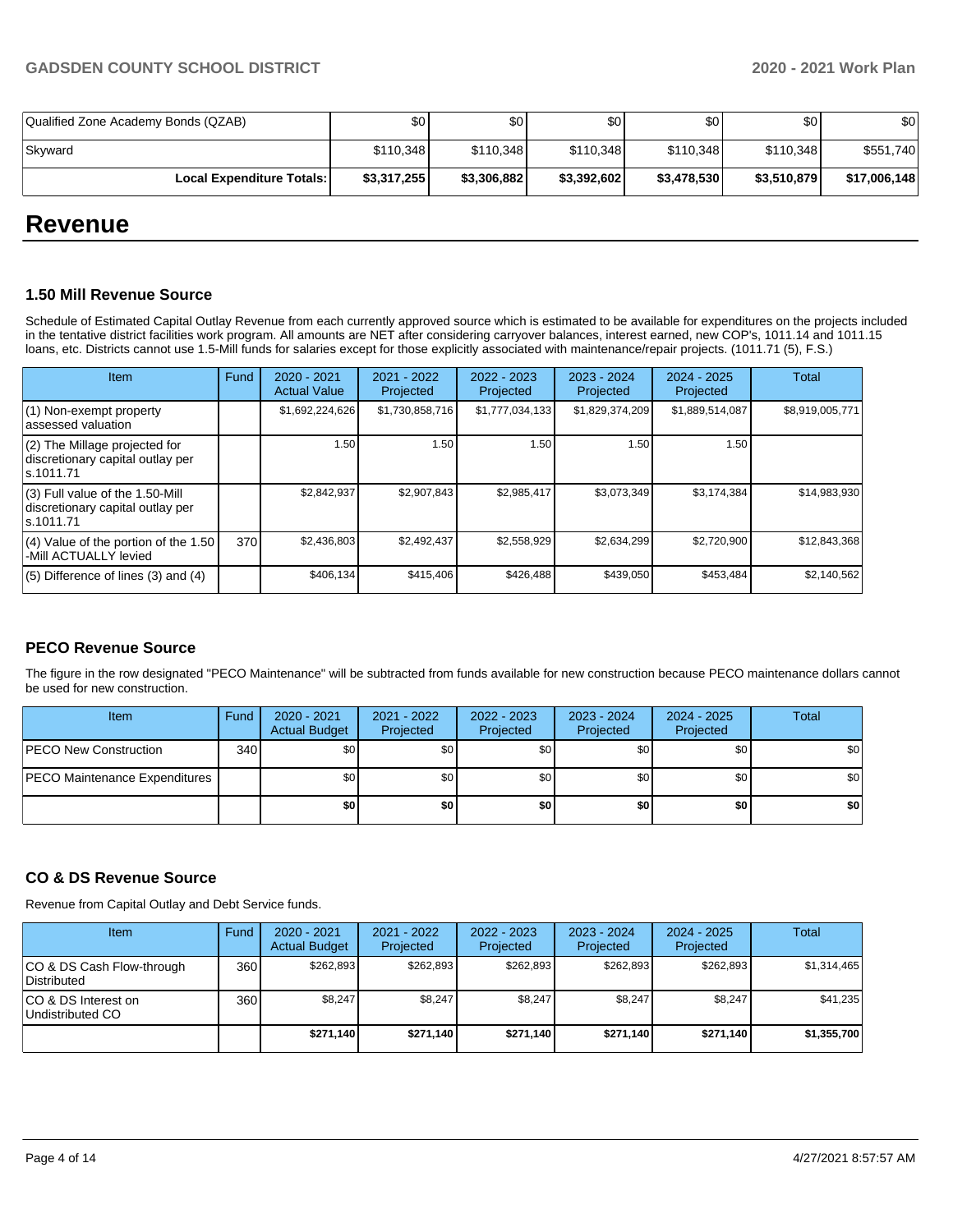No

#### **Fair Share Revenue Source**

Nothing reported for this section. All legally binding commitments for proportionate fair-share mitigation for impacts on public school facilities must be included in the 5-year district work program.

#### **Sales Surtax Referendum**

Specific information about any referendum for a 1-cent or ½-cent surtax referendum during the previous year.

**Did the school district hold a surtax referendum during the past fiscal year 2019 - 2020?**

#### **Additional Revenue Source**

Any additional revenue sources

| Item                                                                                                   | $2020 - 2021$<br><b>Actual Value</b> | 2021 - 2022<br>Projected | 2022 - 2023<br>Projected | 2023 - 2024<br>Projected | $2024 - 2025$<br>Projected | <b>Total</b> |
|--------------------------------------------------------------------------------------------------------|--------------------------------------|--------------------------|--------------------------|--------------------------|----------------------------|--------------|
| Proceeds from a s.1011.14/15 F.S. Loans                                                                | \$0                                  | \$0                      | \$0                      | \$0                      | \$0                        | \$0          |
| District Bonds - Voted local bond<br>referendum proceeds per s.9, Art VII<br><b>State Constitution</b> | \$0                                  | \$0                      | \$0                      | \$0                      | \$0                        | \$0          |
| Proceeds from Special Act Bonds                                                                        | \$0                                  | \$0                      | \$0                      | \$0                      | \$0                        | \$0          |
| Estimated Revenue from CO & DS Bond<br>Sale                                                            | \$0                                  | \$0                      | \$0                      | \$0                      | \$0                        | \$0          |
| Proceeds from Voted Capital<br>Improvements millage                                                    | \$0                                  | \$0                      | \$0                      | \$0                      | \$0                        | \$0          |
| Other Revenue for Other Capital Projects                                                               | \$0                                  | \$0                      | \$0                      | \$0                      | \$0                        | \$0          |
| Proceeds from 1/2 cent sales surtax<br>authorized by school board                                      | \$0                                  | \$0                      | \$0                      | \$0                      | \$0                        | \$0          |
| Proceeds from local governmental<br>infrastructure sales surtax                                        | \$0                                  | \$0                      | \$0                      | \$0                      | \$0                        | \$0          |
| Proceeds from Certificates of<br>Participation (COP's) Sale                                            | \$0                                  | \$0                      | \$0                      | \$0                      | \$0                        | \$0          |
| Classrooms First Bond proceeds amount<br>authorized in FY 1997-98                                      | \$0                                  | \$0                      | \$0                      | \$0                      | \$0                        | \$0          |
| <b>Classrooms for Kids</b>                                                                             | \$0                                  | \$0                      | \$0                      | \$0                      | \$0                        | \$0          |
| <b>District Equity Recognition</b>                                                                     | \$0                                  | \$0                      | \$0                      | \$0                      | \$0                        | \$0          |
| <b>Federal Grants</b>                                                                                  | \$0                                  | \$0                      | \$0                      | \$0                      | \$0                        | \$0          |
| Proportionate share mitigation (actual<br>cash revenue only, not in kind donations)                    | \$0                                  | \$0                      | \$0                      | \$0                      | \$0                        | \$0          |
| Impact fees received                                                                                   | \$0                                  | \$0                      | \$0                      | \$0                      | \$0                        | \$0          |
| Private donations                                                                                      | \$0                                  | \$0                      | \$0                      | \$0                      | \$0                        | \$0          |
| Grants from local governments or not-for-<br>profit organizations                                      | \$0                                  | \$0                      | \$0                      | \$0                      | \$0                        | \$0          |
| Interest, Including Profit On Investment                                                               | \$0                                  | \$0                      | \$0                      | \$0                      | \$0                        | \$0          |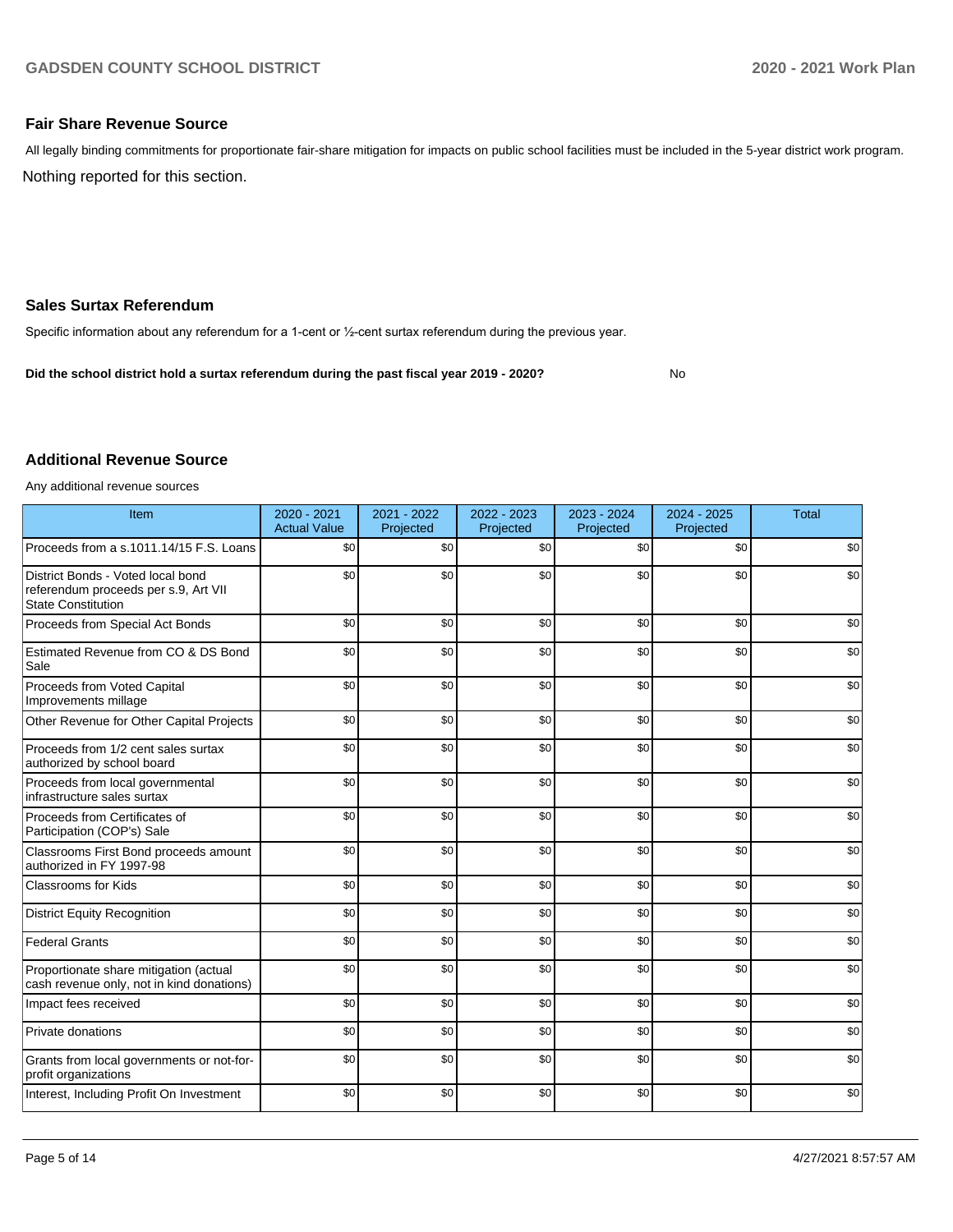### **GADSDEN COUNTY SCHOOL DISTRICT 2020 - 2021 Work Plan**

| <b>Subtotal</b>                                                                                             | \$609,312 | \$543,305 | \$562,533 | \$573,091 | \$518,839 | \$2,807,080 |
|-------------------------------------------------------------------------------------------------------------|-----------|-----------|-----------|-----------|-----------|-------------|
| l General Fund                                                                                              | \$609,312 | \$543,305 | \$562,533 | \$573,091 | \$518,839 | \$2,807,080 |
| Capital Outlay Projects Funds Balance<br>Carried Forward From Total Fund<br><b>Balance Carried Forward</b>  | \$0       | \$0       | \$0       | \$0       | \$0       | \$0         |
| One Cent - 1/2 Cent Sales Surtax Debt<br>Service From Total Fund Balance Carried<br>Forward                 | \$0       | \$0       | \$0       | \$0       | \$0       | \$0         |
| Special Facilities Construction Account                                                                     | \$0       | \$0       | \$0       | \$0       | \$0       | \$0         |
| General Capital Outlay Obligated Fund<br>Balance Carried Forward From Total<br>Fund Balance Carried Forward | \$0       | \$0       | \$0       | \$0       | \$0       | \$0         |
| <b>Total Fund Balance Carried Forward</b>                                                                   | \$0       | \$0       | \$0       | \$0       | \$0       | \$0         |
| Revenue from Bonds pledging proceeds<br>from 1 cent or 1/2 cent Sales Surtax                                | \$0       | \$0       | \$0       | \$0       | \$0       | \$0         |

## **Total Revenue Summary**

| <b>Item Name</b>                                           | $2020 - 2021$<br><b>Budget</b> | $2021 - 2022$<br>Projected | 2022 - 2023<br>Projected | 2023 - 2024<br>Projected | $2024 - 2025$<br>Projected | <b>Five Year Total</b> |
|------------------------------------------------------------|--------------------------------|----------------------------|--------------------------|--------------------------|----------------------------|------------------------|
| Local 1.5 Mill Discretionary Capital Outlay<br>Revenue     | \$2.436.803                    | \$2.492.437                | \$2,558,929              | \$2,634,299              | \$2,720,900                | \$12,843,368           |
| PECO and 1.5 Mill Maint and Other 1.5<br>Mill Expenditures | (\$3,317,255)                  | (\$3,306,882)              | (\$3,392,602)            | (\$3,478,530)            | (\$3,510,879)              | (\$17,006,148)         |
| <b>PECO Maintenance Revenue</b>                            | \$0 <sub>1</sub>               | \$0 <sub>1</sub>           | \$0                      | \$0                      | \$0                        | \$0                    |
| Available 1.50 Mill for New<br>  Construction              | (\$880,452)                    | (\$814,445)                | (\$833,673)              | (\$844,231)              | (\$789,979)                | ( \$4,162,780]         |

| <b>Item Name</b>                      | 2020 - 2021<br><b>Budget</b> | 2021 - 2022<br>Projected | 2022 - 2023<br>Projected | 2023 - 2024<br>Projected | 2024 - 2025<br>Projected | <b>Five Year Total</b> |
|---------------------------------------|------------------------------|--------------------------|--------------------------|--------------------------|--------------------------|------------------------|
| ICO & DS Revenue                      | \$271,140                    | \$271,140                | \$271,140                | \$271,140                | \$271,140                | \$1,355,700            |
| <b>IPECO New Construction Revenue</b> | \$0                          | \$0 <sub>1</sub>         | \$0                      | \$0                      | \$0                      | \$0                    |
| Other/Additional Revenue              | \$609,312                    | \$543,305                | \$562,533                | \$573,091                | \$518,839                | \$2,807,080            |
| <b>Total Additional Revenuel</b>      | \$880,452                    | \$814,445                | \$833,673                | \$844,231                | \$789,979                | \$4,162,780            |
| <b>Total Available Revenue</b>        | \$0                          | \$0                      | \$0                      | \$0                      | \$0                      | \$0                    |

# **Project Schedules**

#### **Capacity Project Schedules**

A schedule of capital outlay projects necessary to ensure the availability of satisfactory classrooms for the projected student enrollment in K-12 programs.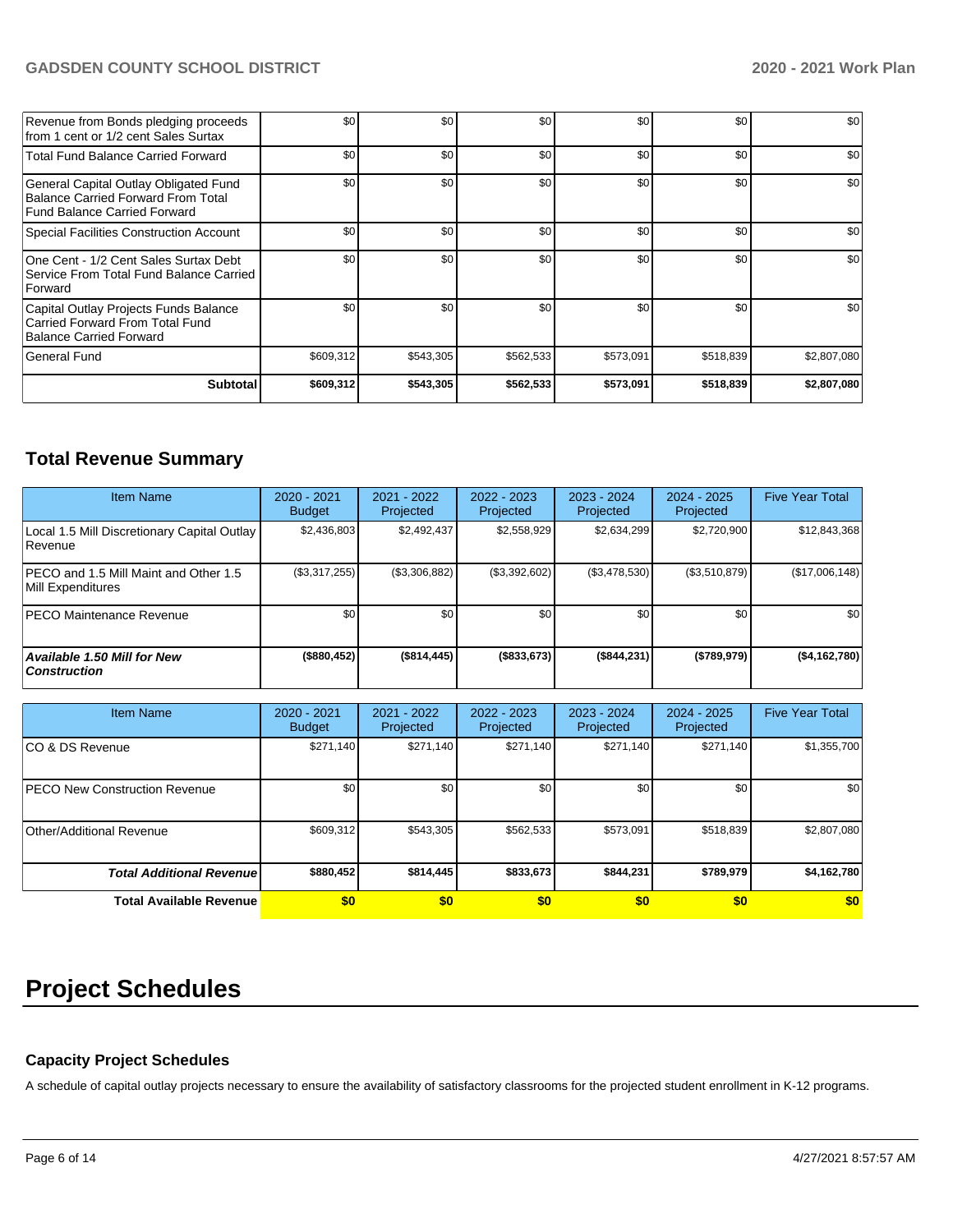Nothing reported for this section.

Nothing reported for this section.

#### **Other Project Schedules**

Major renovations, remodeling, and additions of capital outlay projects that do not add capacity to schools.

| <b>Project Description</b>                               | Location | $2020 - 2021$<br>Actual Budget | 2021 - 2022<br>Projected | 2022 - 2023<br>Projected | $2023 - 2024$<br>Projected | 2024 - 2025<br>Projected | <b>Total</b> | Funded |
|----------------------------------------------------------|----------|--------------------------------|--------------------------|--------------------------|----------------------------|--------------------------|--------------|--------|
| Project description not specified Location not specified |          | \$0                            | \$0                      | \$0                      | \$0 I                      | \$0                      |              | \$0 No |
|                                                          |          | \$0                            | \$0                      | \$0                      | \$0 I                      | \$0                      | \$OI         |        |

#### **Additional Project Schedules**

Any projects that are not identified in the last approved educational plant survey.

Nothing reported for this section.

#### **Non Funded Growth Management Project Schedules**

Schedule indicating which projects, due to planned development, that CANNOT be funded from current revenues projected over the next five years.

Nothing reported for this section.

# **Tracking**

### **Capacity Tracking**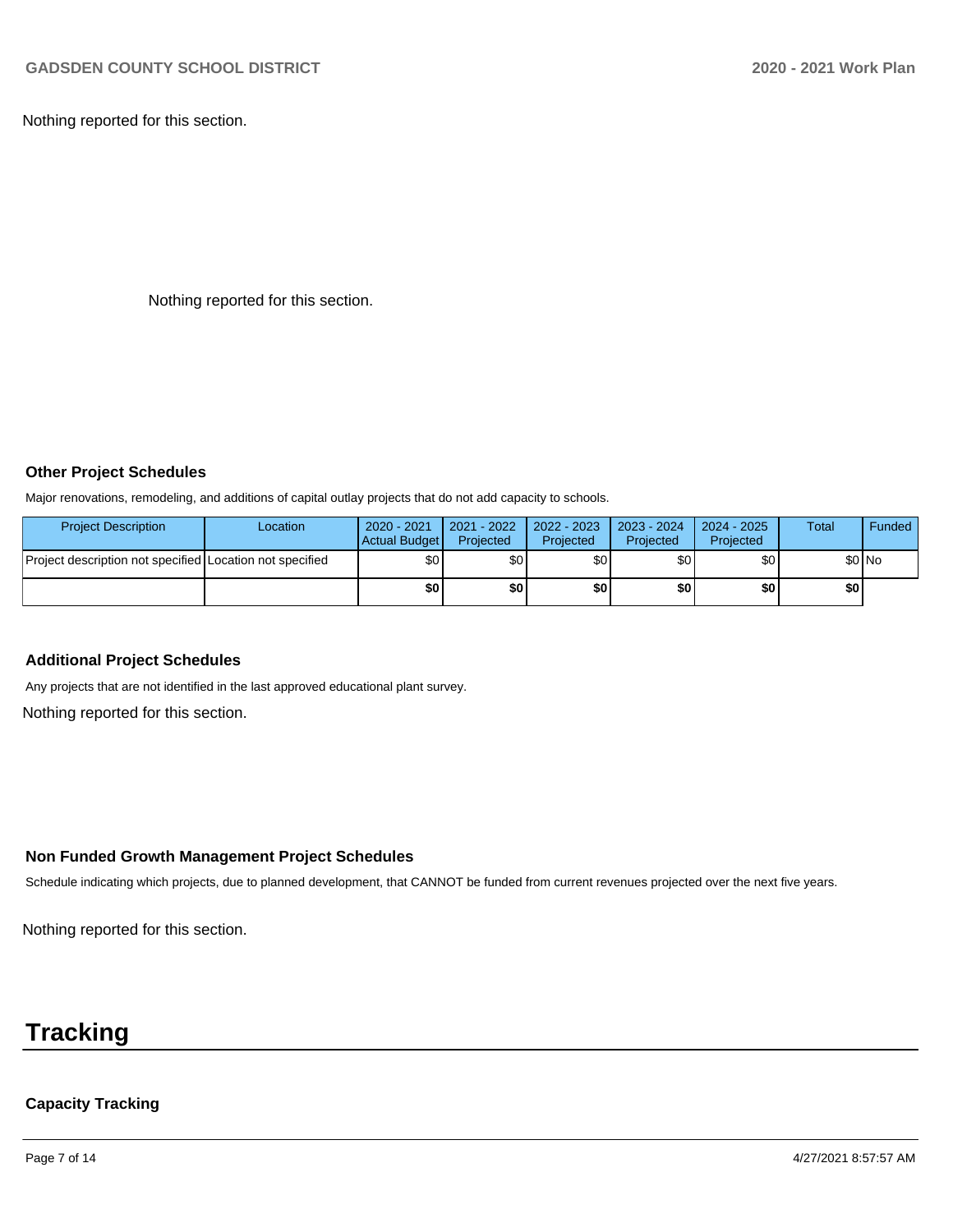| Location                                                     | $2020 -$<br>2021 Satis.<br>Stu. Sta. | Actual<br>$2020 -$<br><b>2021 FISH</b><br>Capacity | Actual<br>$2019 -$<br>2020<br><b>COFTE</b> | # Class<br>Rooms | Actual<br>Average<br>$2020 -$<br>2021 Class<br><b>Size</b> | Actual<br>$2020 -$<br>2021<br><b>Utilization</b> | <b>New</b><br>Stu.<br>Capacity | <b>New</b><br>Rooms to<br>be<br>Added/Re<br>moved | Projected<br>$2024 -$<br>2025<br><b>COFTE</b> | Projected<br>$2024 -$<br>2025<br><b>Utilization</b> | Projected<br>$2024 -$<br><b>2025 Class</b><br><b>Size</b> |
|--------------------------------------------------------------|--------------------------------------|----------------------------------------------------|--------------------------------------------|------------------|------------------------------------------------------------|--------------------------------------------------|--------------------------------|---------------------------------------------------|-----------------------------------------------|-----------------------------------------------------|-----------------------------------------------------------|
| <b>GEORGE W MUNROE</b><br>ELEMENTARY                         | 681                                  | 681                                                | 414                                        | 37               | 11                                                         | 61.00%                                           | 0                              | $\Omega$                                          | 360                                           | 53.00 %                                             | 10                                                        |
| <b>GREENSBORO</b><br><b>ELEMENTARY SCHOOL</b><br>(NEW)       | 371                                  | 371                                                | 253                                        | 19               | 13                                                         | 68.00 %                                          | $\Omega$                       | $\Omega$                                          | 200                                           | 54.00 %                                             | 11                                                        |
| <b>GADSDEN</b><br><b>IELEMENTARY MAGNET</b><br><b>SCHOOL</b> | 270                                  | 243                                                | 143                                        | 15               | 10                                                         | 59.00 %                                          | $\Omega$                       | $\Omega$                                          | 110                                           | 45.00 %                                             | $\overline{7}$                                            |
| CHATTAHOOCHEE<br><b>ELEMENTARY</b>                           | 409                                  | 409                                                | 129                                        | 21               | 6                                                          | 31.00 %                                          | $\Omega$                       | $\Omega$                                          | 70                                            | 17.00 %                                             | 3                                                         |
| <b>GRETNA ELEMENTARY</b>                                     | $\Omega$                             | $\Omega$                                           | $\Omega$                                   | $\mathbf 0$      | $\Omega$                                                   | 0.00%                                            | $\Omega$                       | $\Omega$                                          | $\Omega$                                      | 0.00%                                               | $\Omega$                                                  |
| <b>STEWART STREET</b><br>ELEMENTARY                          | 665                                  | 665                                                | 517                                        | 35               | 15                                                         | 78.00 %                                          | $\Omega$                       | $\Omega$                                          | 450                                           | 68.00 %                                             | 13                                                        |
| <b>GADSDEN TECHNICAL</b><br>INSTITUTE                        | 252                                  | 252                                                | 22                                         | 15               | $\mathbf{1}$                                               | 9.00%                                            | $\Omega$                       | $\Omega$                                          | 18                                            | 7.00 %                                              | $\mathbf{1}$                                              |
| <b>WEST GADSDEN</b><br>MIDDLE SCHOOL                         | 757                                  | 681                                                | 355                                        | 32               | 11                                                         | 52.00 %                                          | $\Omega$                       | $\Omega$                                          | 395                                           | 58.00 %                                             | 12                                                        |
| <b>JAMES A SHANKS</b><br>MIDDLE SCHOOL                       | 1,083                                | 974                                                | 685                                        | 47               | 15                                                         | 70.00 %                                          | 0                              | $\Omega$                                          | 713                                           | 73.00 %                                             | 15                                                        |
| CARTER-PARRAMORE<br><b>ALTERNATIVE SCHOOL</b>                | 958                                  | 958                                                | 167                                        | 43               | 4                                                          | 17.00 %                                          | $\Omega$                       | $\Omega$                                          | 120                                           | 13.00 %                                             | 3                                                         |
| HAVANA PK-08 SCHOOL                                          | 881                                  | 792                                                | 559                                        | 42               | 13                                                         | 71.00 %                                          | $\Omega$                       | $\Omega$                                          | 400                                           | 51.00 %                                             | 10                                                        |
| <b>GADSDEN COUNTY</b><br> HIGH SCHOOL                        | 1,555                                | 1,477                                              | 944                                        | 65               | 15                                                         | 64.00 %                                          | 0                              | $\Omega$                                          | 867                                           | 59.00 %                                             | 13                                                        |
|                                                              | 7,882                                | 7,503                                              | 4,186                                      | 371              | 11                                                         | 55.79%                                           | $\bf{0}$                       | $\Omega$                                          | 3,703                                         | 49.35%                                              | 10                                                        |

The COFTE Projected Total (3,703) for 2024 - 2025 must match the Official Forecasted COFTE Total (3,704 ) for 2024 - 2025 before this section can be completed. In the event that the COFTE Projected Total does not match the Official forecasted COFTE, then the Balanced Projected COFTE Table should be used to balance COFTE.

|                                 | 3,704 |
|---------------------------------|-------|
| High (9-12)                     | 1,005 |
| Middle (4-8)                    | 1,345 |
| Elementary (PK-3)               | 1,353 |
| Projected COFTE for 2024 - 2025 |       |

| <b>Grade Level Type</b> | <b>Balanced Projected</b><br>COFTE for 2024 - 2025 |
|-------------------------|----------------------------------------------------|
| Elementary (PK-3)       |                                                    |
| Middle (4-8)            |                                                    |
| High (9-12)             |                                                    |
|                         | 3,703                                              |

#### **Relocatable Replacement**

Number of relocatable classrooms clearly identified and scheduled for replacement in the school board adopted financially feasible 5-year district work program.

| .ocation | poo <sub>n</sub><br>2020<br>202 | 2022<br>2021 | 2023<br>2022 | 2024<br>2023 | 2025<br>2024 | Total<br>$\sim$<br>. |
|----------|---------------------------------|--------------|--------------|--------------|--------------|----------------------|
|----------|---------------------------------|--------------|--------------|--------------|--------------|----------------------|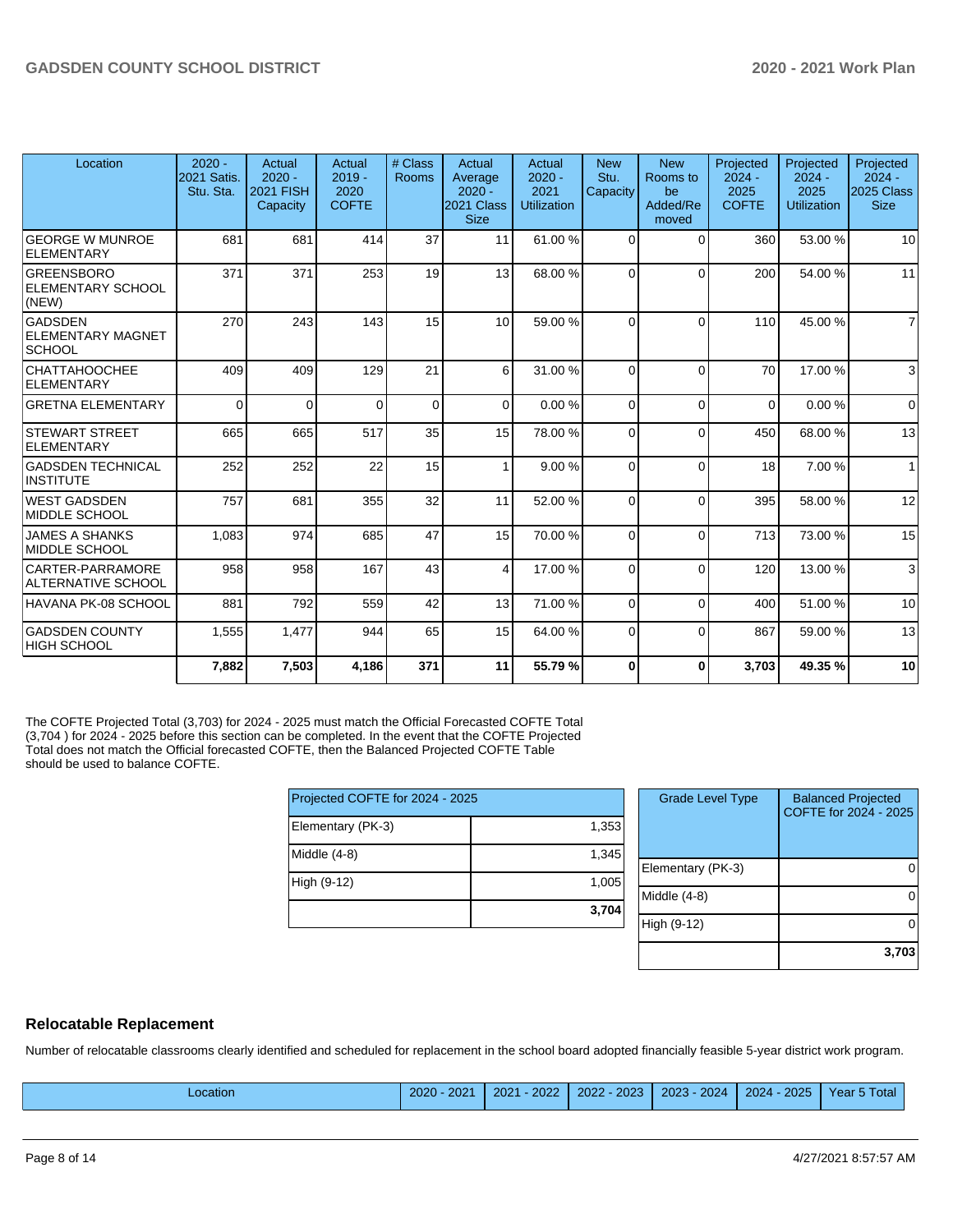| $-1$ |  |  |  |
|------|--|--|--|
|      |  |  |  |

#### **Charter Schools Tracking**

Information regarding the use of charter schools.

| Location-Type                                   | # Relocatable<br>units or<br>permanent<br>classrooms | Owner           | <b>Year Started or</b><br>Scheduled | <b>Student</b><br><b>Stations</b> | <b>Students</b><br>Enrolled | Years in<br>Contract | <b>Total Charter</b><br><b>Students</b><br>projected for<br>$2024 - 2025$ |
|-------------------------------------------------|------------------------------------------------------|-----------------|-------------------------------------|-----------------------------------|-----------------------------|----------------------|---------------------------------------------------------------------------|
| Crossroad Academy Charter<br>School of Business |                                                      | 24 SCHOOL BOARD | 1998                                | 444 I                             | 524                         | 15                   | 500                                                                       |
|                                                 | 24                                                   |                 |                                     | 444                               | 524                         |                      | 500                                                                       |

#### **Special Purpose Classrooms Tracking**

The number of classrooms that will be used for certain special purposes in the current year, by facility and type of classroom, that the district will, 1), not use for educational purposes, and 2), the co-teaching classrooms that are not open plan classrooms and will be used for educational purposes.

| School                    | School Type                            | $\sharp$ of Elementary $\sharp$ of Middle 4-8<br><b>K-3 Classrooms</b> | <b>Classrooms</b> | $\#$ of High 9-12<br><b>Classrooms</b> | # of $ESE$<br><b>Classrooms</b> | # of Combo<br><b>Classrooms</b> | Total<br><b>Classrooms</b> |
|---------------------------|----------------------------------------|------------------------------------------------------------------------|-------------------|----------------------------------------|---------------------------------|---------------------------------|----------------------------|
| <b>IGRETNA ELEMENTARY</b> | Educational                            |                                                                        |                   |                                        |                                 |                                 | 22                         |
|                           | <b>Total Educational Classrooms: I</b> | 14 I                                                                   |                   |                                        |                                 |                                 | 22                         |

| School                               |  | School Type $\left  \frac{1}{2}$ of Elementary $\left  \frac{1}{2}$ of Middle 4-8 $\right $ # of High 9-12<br><b>K-3 Classrooms I</b> | <b>Classrooms</b> | <b>Classrooms</b> | # of $ESE$<br><b>Classrooms</b> | # of Combo<br><b>Classrooms</b> | Total<br><b>Classrooms</b> |
|--------------------------------------|--|---------------------------------------------------------------------------------------------------------------------------------------|-------------------|-------------------|---------------------------------|---------------------------------|----------------------------|
| <b>Total Co-Teaching Classrooms:</b> |  |                                                                                                                                       |                   | 0                 |                                 | 0                               | 0                          |

#### **Infrastructure Tracking**

**Necessary offsite infrastructure requirements resulting from expansions or new schools. This section should include infrastructure information related to capacity project schedules and other project schedules (Section 4).** 

Not Specified

**Proposed location of planned facilities, whether those locations are consistent with the comprehensive plans of all affected local governments, and recommendations for infrastructure and other improvements to land adjacent to existing facilities. Provisions of 1013.33(12), (13) and (14) and 1013.36 must be addressed for new facilities planned within the 1st three years of the plan (Section 5).** 

Not Specified

**Consistent with Comp Plan?** No

#### **Net New Classrooms**

The number of classrooms, by grade level and type of construction, that were added during the last fiscal year.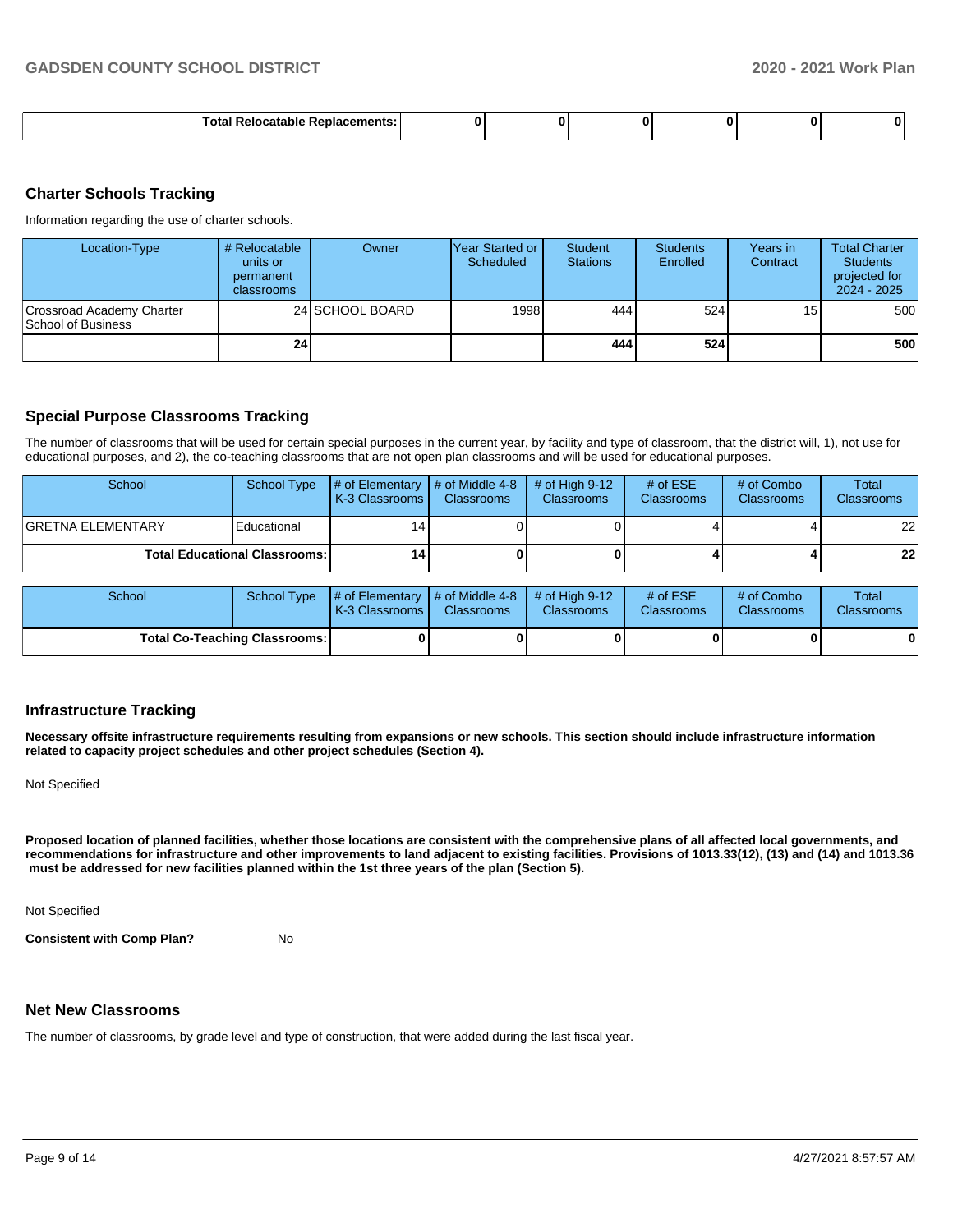| List the net new classrooms added in the 2019 - 2020 fiscal year.                                                                                       | List the net new classrooms to be added in the 2020 - 2021 fiscal<br>year. |                          |                                |                        |                                                                        |                            |                                |                        |
|---------------------------------------------------------------------------------------------------------------------------------------------------------|----------------------------------------------------------------------------|--------------------------|--------------------------------|------------------------|------------------------------------------------------------------------|----------------------------|--------------------------------|------------------------|
| 'Classrooms" is defined as capacity carrying classrooms that are added to increase<br>capacity to enable the district to meet the Class Size Amendment. |                                                                            |                          |                                |                        | Totals for fiscal year 2020 - 2021 should match totals in Section 15A. |                            |                                |                        |
| Location                                                                                                                                                | $2019 - 2020$ #<br>Permanent                                               | 2019 - 2020 #<br>Modular | $2019 - 2020$ #<br>Relocatable | $2019 - 2020$<br>Total | $2020 - 2021$ #<br>Permanent                                           | $2020 - 2021$ #<br>Modular | $2020 - 2021$ #<br>Relocatable | $2020 - 2021$<br>Total |
| Elementary (PK-3)                                                                                                                                       |                                                                            |                          |                                |                        |                                                                        |                            |                                |                        |
| Middle (4-8)                                                                                                                                            |                                                                            |                          |                                |                        |                                                                        |                            |                                |                        |
| High (9-12)                                                                                                                                             |                                                                            |                          |                                |                        |                                                                        |                            |                                | ΩI                     |
|                                                                                                                                                         |                                                                            |                          |                                |                        |                                                                        |                            |                                |                        |

#### **Relocatable Student Stations**

Number of students that will be educated in relocatable units, by school, in the current year, and the projected number of students for each of the years in the workplan.

| <b>Site</b>                                       | 2020 - 2021 | 2021 - 2022 | 2022 - 2023    | 2023 - 2024 | $2024 - 2025$ | 5 Year Average |
|---------------------------------------------------|-------------|-------------|----------------|-------------|---------------|----------------|
| STEWART STREET ELEMENTARY                         | 0           |             | 0              | $\Omega$    |               | 0              |
| JAMES A SHANKS MIDDLE SCHOOL                      | 0           | U           | 0              | $\Omega$    | U             | 0              |
| CARTER-PARRAMORE ALTERNATIVE SCHOOL               | O           |             | $\Omega$       | $\Omega$    | 0             | 0              |
| HAVANA PK-08 SCHOOL                               | O           |             | $\Omega$       | $\Omega$    | U             | $\Omega$       |
| GADSDEN ELEMENTARY MAGNET SCHOOL                  | ŋ           |             | $\Omega$       | C           |               | $\Omega$       |
| CHATTAHOOCHEE ELEMENTARY                          | $\Omega$    | U           | 0              | $\Omega$    | 0             | $\overline{0}$ |
| <b>GRETNA ELEMENTARY</b>                          | 0           | 0           | $\Omega$       | $\Omega$    | 0             | $\Omega$       |
| GADSDEN TECHNICAL INSTITUTE                       | 19          | U           | 0              | $\Omega$    | O             | $\overline{4}$ |
| WEST GADSDEN MIDDLE SCHOOL                        | ŋ           |             | $\Omega$       | $\Omega$    | $\Omega$      | $\Omega$       |
| <b>GADSDEN COUNTY HIGH SCHOOL</b>                 | O           |             | $\Omega$       | $\Omega$    |               | $\Omega$       |
| <b>GEORGE W MUNROE ELEMENTARY</b>                 | $\Omega$    |             | $\Omega$       | $\Omega$    |               | $\Omega$       |
| GREENSBORO ELEMENTARY SCHOOL (NEW)                | 0           | 0           | $\overline{0}$ | $\Omega$    | 0             | $\overline{0}$ |
| Totals for GADSDEN COUNTY SCHOOL DISTRICT         |             |             |                |             |               |                |
| Total students in relocatables by year.           | 19          | ŋ           | $\bf{0}$       | $\Omega$    | $\bf{0}$      |                |
| Total number of COFTE students projected by year. | 4,091       | 3,992       | 3,908          | 3,804       | 3,704         | 3,900          |
| Percent in relocatables by year.                  | 0%          | 0%          | 0%             | $0\%$       | 0%            | 0%             |

#### **Leased Facilities Tracking**

Exising leased facilities and plans for the acquisition of leased facilities, including the number of classrooms and student stations, as reported in the educational plant survey, that are planned in that location at the end of the five year workplan.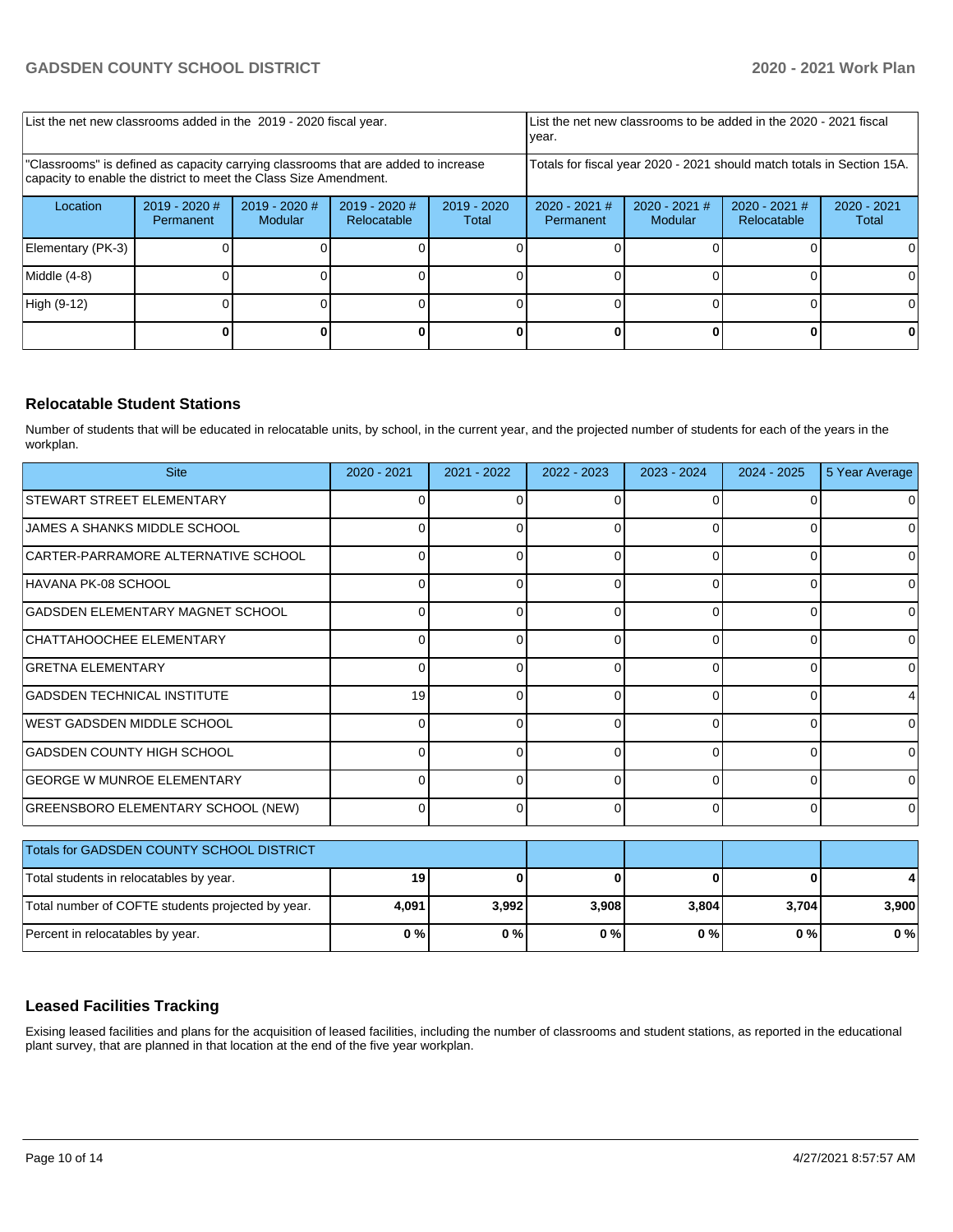#### **GADSDEN COUNTY SCHOOL DISTRICT 2020 - 2021 Work Plan**

| Location                            | # of Leased<br>Classrooms 2020 -<br>2021 | <b>FISH Student</b><br><b>Stations</b> | Owner | # of Leased<br>Classrooms 2024 -<br>2025 | <b>FISH Student</b><br><b>Stations</b> |
|-------------------------------------|------------------------------------------|----------------------------------------|-------|------------------------------------------|----------------------------------------|
| <b>GEORGE W MUNROE ELEMENTARY</b>   |                                          | 0                                      |       |                                          |                                        |
| GADSDEN ELEMENTARY MAGNET SCHOOL    | 0                                        | n                                      |       |                                          |                                        |
| <b>IWEST GADSDEN MIDDLE SCHOOL</b>  | 0                                        | 0                                      |       | 0                                        |                                        |
| CARTER-PARRAMORE ALTERNATIVE SCHOOL | <sup>0</sup>                             | $\Omega$                               |       | ∩                                        | <sup>0</sup>                           |
| HAVANA PK-08 SCHOOL                 | 0                                        | 0                                      |       | ∩                                        | 0                                      |
| <b>GADSDEN COUNTY HIGH SCHOOL</b>   | 0                                        | 0                                      |       | ∩                                        | U                                      |
| <b>GADSDEN TECHNICAL INSTITUTE</b>  | 0                                        | C                                      |       | ∩                                        |                                        |
| <b>GRETNA ELEMENTARY</b>            | 0                                        | ∩                                      |       | ∩                                        |                                        |
| <b>STEWART STREET ELEMENTARY</b>    | 0                                        |                                        |       | $\Omega$                                 |                                        |
| <b>JAMES A SHANKS MIDDLE SCHOOL</b> | 0                                        | 0                                      |       | $\Omega$                                 |                                        |
| CHATTAHOOCHEE ELEMENTARY            |                                          |                                        |       | $\Omega$                                 |                                        |
| GREENSBORO ELEMENTARY SCHOOL (NEW)  | 0                                        | $\Omega$                               |       | $\Omega$                                 |                                        |
|                                     |                                          |                                        |       | 0                                        |                                        |

### **Failed Standard Relocatable Tracking**

Relocatable units currently reported by school, from FISH, and the number of relocatable units identified as 'Failed Standards'.

Nothing reported for this section.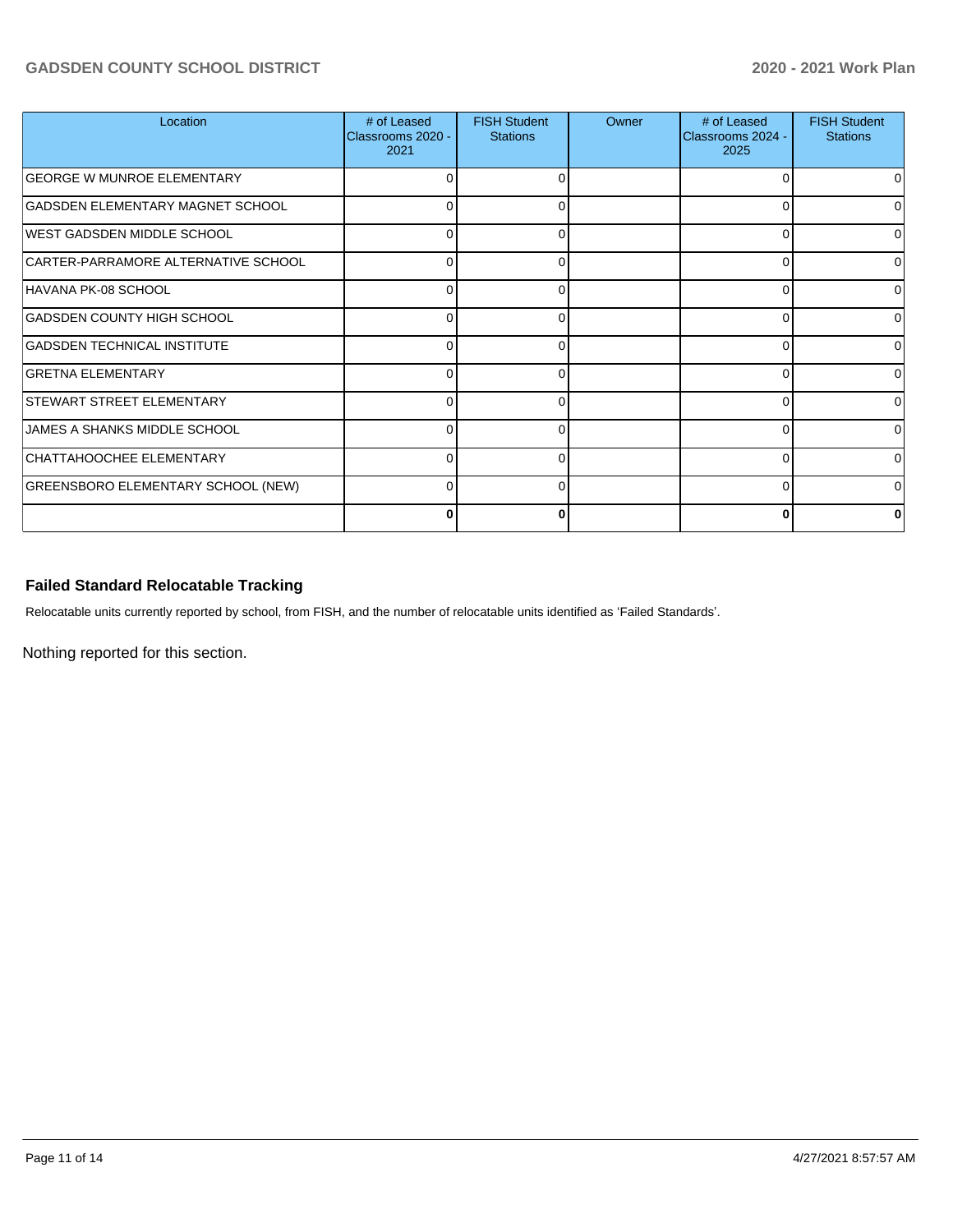## **Planning**

#### **Class Size Reduction Planning**

**Plans approved by the school board that reduce the need for permanent student stations such as acceptable school capacity levels, redistricting, busing, year-round schools, charter schools, magnet schools, public-private partnerships, multitrack scheduling, grade level organization, block scheduling, or other alternatives.**

The School Board of Gadsden County anticipated constructing a new PreK-8 school which will be designed to accommodate appropriate number of student stations consolidating at minimum 3 schools eliminating surplus stations.

#### **School Closure Planning**

**Plans for the closure of any school, including plans for disposition of the facility or usage of facility space, and anticipated revenues.** 

The Gadsden County School Board has sold the St John school. The Board has removed the Gretna Elementary Schools from the market for sale to serve as a community center and law enforcement active shooter training. The possibility of maximizing hurricane Michael awards has the School Board reevaluating its new school site. New site to be determined. The School Board will keep the old Stewart St site for a storage facility and ancillary administration. The School Board will also retain the Gadsden Elementary Magnet site due to its historic significance. Future development of that site is still under review. Because of the age of these facilities funding records don't exist so any proceeds from sales will be deposited into the general account.

## **Long Range Planning**

#### **Ten-Year Maintenance**

District projects and locations regarding the projected need for major renovation, repair, and maintenance projects within the district in years 6-10 beyond the projects plans detailed in the five years covered by the work plan.

Nothing reported for this section.

#### **Ten-Year Capacity**

Schedule of capital outlay projects projected to ensure the availability of satisfactory student stations for the projected student enrollment in K-12 programs for the future 5 years beyond the 5-year district facilities work program.

Nothing reported for this section.

#### **Ten-Year Planned Utilization**

Schedule of planned capital outlay projects identifying the standard grade groupings, capacities, and planned utilization rates of future educational facilities of the district for both permanent and relocatable facilities.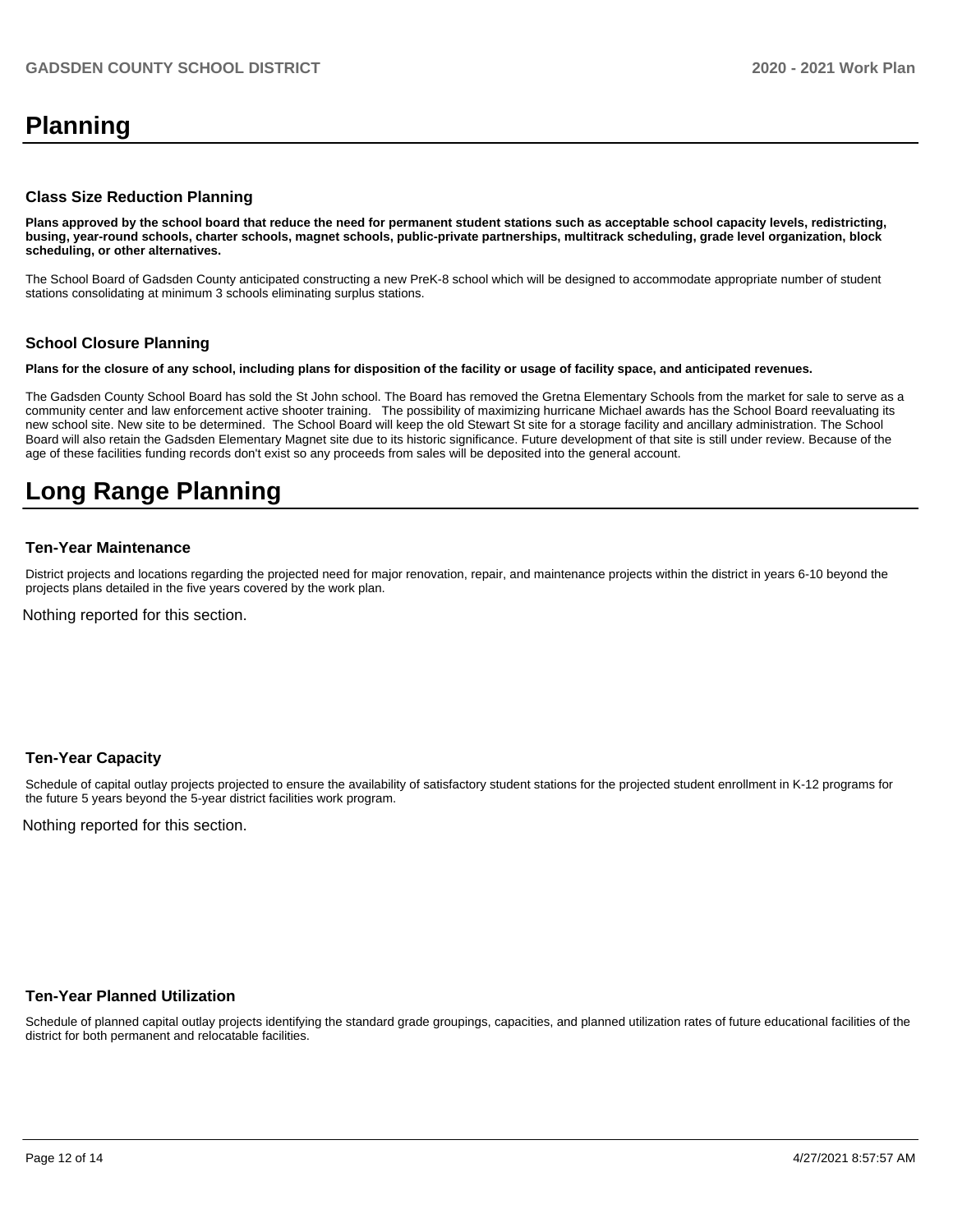| Grade Level Projections         | <b>FISH</b><br><b>Student</b><br><b>Stations</b> | <b>Actual 2019 -</b><br><b>2020 FISH</b><br>Capacity | Actual<br>$2019 -$<br>2020<br><b>COFTE</b> | Actual 2019 - 2020<br><b>Utilization</b> | Actual 2020 - 2021 / 2029 - 2030 new<br>Student Capacity to be added/removed | Projected 2029<br>2030 COFTE | Projected 2029 -<br>2030 Utilization |
|---------------------------------|--------------------------------------------------|------------------------------------------------------|--------------------------------------------|------------------------------------------|------------------------------------------------------------------------------|------------------------------|--------------------------------------|
| Elementary - District<br>Totals | 2,126                                            | 2,126                                                | 1,312.24                                   | 61.71 %                                  | $-1.616$                                                                     | 409                          | 80.20 %                              |
| Middle - District Totals        | 2.991                                            | 2,690                                                | 1.741.70                                   | 64.76 %                                  |                                                                              | 2.509                        | 93.27%                               |
| High - District Totals          | 1,555                                            | 1,477                                                | 943.60                                     | 63.91 %                                  | $-655$                                                                       | 770                          | 93.67 %                              |
| Other - ESE, etc                | 1.215                                            | 1.210                                                | 188.61                                     | 15.62 %                                  |                                                                              |                              | 0.00 %                               |
|                                 | 7.887                                            | 7,503                                                | 4,186.15                                   | 55.79 %                                  | $-2.271$                                                                     | 3,688                        | 70.49 %                              |

#### **Combination schools are included with the middle schools for student stations, capacity, COFTE and utilization purposes because these facilities all have a 90% utilization factor. Use this space to explain or define the grade groupings for combination schools.**

The following schools will be closed: George W. Monroe (681), Shanks MS (1042), GEMS (270), Stewart St. ES (665) eliminating 2658 student stations.

Greensboro ES (GES) will close eliminating 371 student stations. West Gadsden MS (WGMS) will change to a PreK-8 school. Estimated 200 Greensboro students to move to new WG K-8 bringing the student stations to 595 leaving a surplus of 162 stations. Re-zoning will fill the 162 stations.

A new PreK-8 will be built in Quincy that will have 1400 student stations.

The High School will be sold (apx.\$10,281,727) eliminating 1555 student stations and a new HS in Quincy with apx. 900 student stations will be built.

#### **Ten-Year Infrastructure Planning**

**Proposed Location of Planned New, Remodeled, or New Additions to Facilities in 06 thru 10 out years (Section 28).**

Nothing reported for this section.

Plans for closure of any school, including plans for disposition of the facility or usage of facility space, and anticipated revenues in the 06 thru 10 out **years (Section 29).**

Nothing reported for this section.

#### **Twenty-Year Maintenance**

District projects and locations regarding the projected need for major renovation, repair, and maintenance projects within the district in years 11-20 beyond the projects plans detailed in the five years covered by the work plan.

Nothing reported for this section.

**Twenty-Year Capacity**